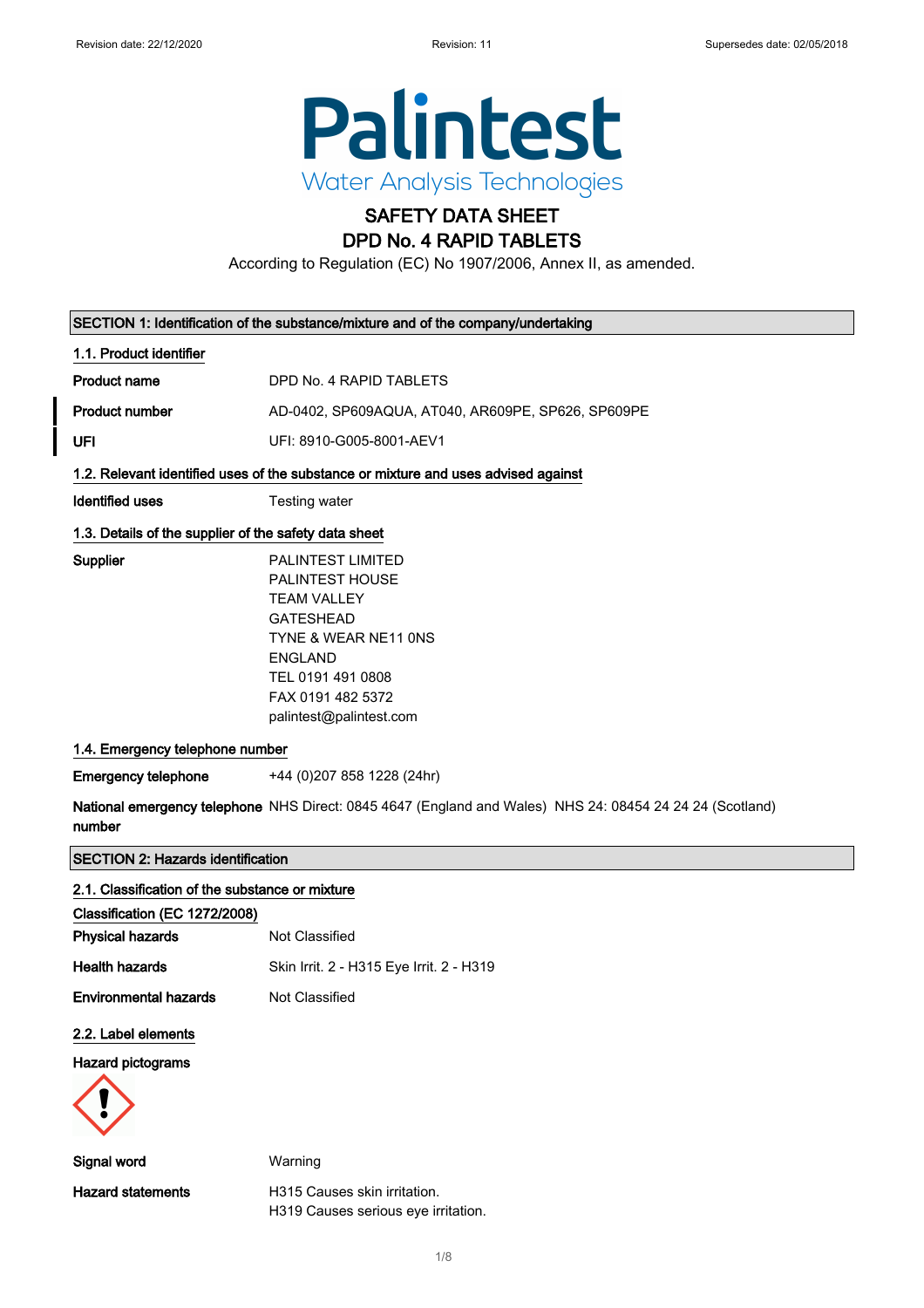| <b>Precautionary statements</b>           | P264 Wash contaminated skin thoroughly after handling.<br>P280 Wear protective gloves/ protective clothing/ eye protection/ face protection.<br>P302+P352 IF ON SKIN: Wash with plenty of water.<br>P305+P351+P338 IF IN EYES: Rinse cautiously with water for several minutes. Remove<br>contact lenses, if present and easy to do. Continue rinsing.<br>P332+P313 If skin irritation occurs: Get medical advice/attention.<br>P337+P313 If eye irritation persists: Get medical advice/ attention. |
|-------------------------------------------|------------------------------------------------------------------------------------------------------------------------------------------------------------------------------------------------------------------------------------------------------------------------------------------------------------------------------------------------------------------------------------------------------------------------------------------------------------------------------------------------------|
| Supplementary precautionary<br>statements | P101 If medical advice is needed, have product container or label at hand.<br>P102 Keep out of reach of children.<br>P103 Read label before use.<br>P321 Specific treatment (see medical advice on this label).<br>P362+P364 Take off contaminated clothing and wash it before reuse.                                                                                                                                                                                                                |

### 2.3. Other hazards

This product contains a substance that is a SVHC.

### SECTION 3: Composition/information on ingredients

| 3.2. Mixtures                                           |                      |                                                                                                                    |
|---------------------------------------------------------|----------------------|--------------------------------------------------------------------------------------------------------------------|
| <b>POTASSIUM IODIDE</b>                                 |                      | 10-20%                                                                                                             |
| CAS number: 7681-11-0                                   | EC number: 231-659-4 |                                                                                                                    |
| Classification                                          |                      |                                                                                                                    |
| Acute Tox. 4 - H302                                     |                      |                                                                                                                    |
| <b>Acute Tox. 4 - H312</b>                              |                      |                                                                                                                    |
| Skin Irrit. 2 - H315                                    |                      |                                                                                                                    |
| Eye Irrit. 2 - H319                                     |                      |                                                                                                                    |
|                                                         |                      |                                                                                                                    |
| <b>BORIC ACID</b>                                       |                      | $<3.1\%$                                                                                                           |
| CAS number: 10043-35-3                                  | EC number: 233-139-2 | REACH registration number: 01-                                                                                     |
|                                                         |                      | 2119486683-25-XXXX                                                                                                 |
|                                                         |                      | Substance of very high concern (SVHC). This product is/contains a substance that is included in REGULATION (EC) No |
|                                                         |                      | 1907/2006 (REACH) ANNEX XVII - RESTRICTIONS ON THE MANUFACTURE, PLACING ON THE MARKET AND USE                      |
| OF CERTAIN DANGEROUS SUBSTANCES, MIXTURES AND ARTICLES. |                      |                                                                                                                    |
| Classification                                          |                      |                                                                                                                    |
| Repr. 1B - H360FD                                       |                      |                                                                                                                    |
|                                                         |                      |                                                                                                                    |
| N, N-DIETHYL-P-PHENYLENE DIAMINE SULFATE                |                      | 1%                                                                                                                 |
| CAS number: 6283-63-2                                   | EC number: 228-500-6 | REACH registration number: N/A                                                                                     |
| Classification                                          |                      |                                                                                                                    |
| Acute Tox. 4 - H302                                     |                      |                                                                                                                    |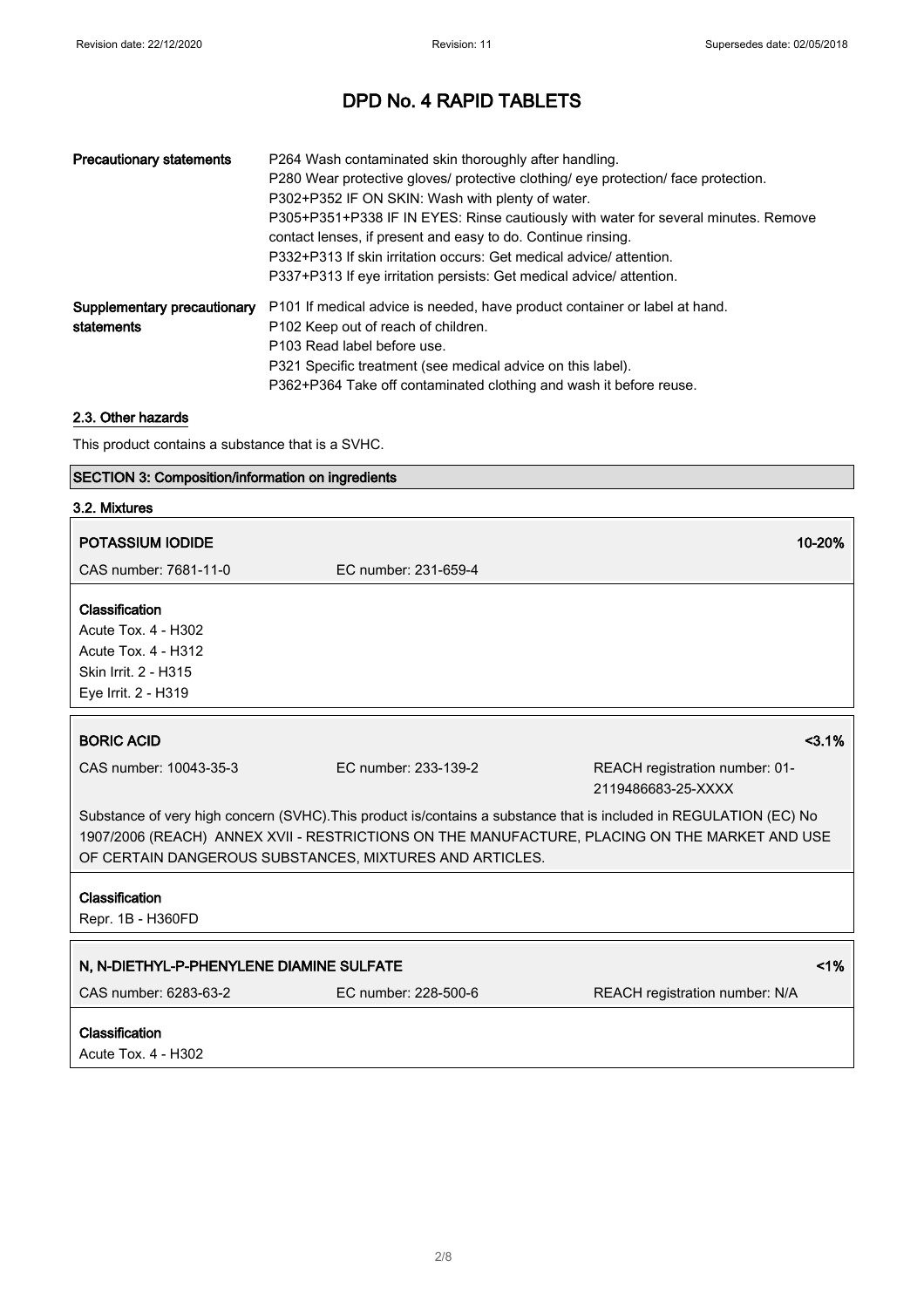| ETHYLENEDIAMINETETRAACETIC ACID DI SODIUM<br><b>SALT DIHYDRATE</b>                                                                                                                               |                                                                                                                                                                                             | 1%                                                   |
|--------------------------------------------------------------------------------------------------------------------------------------------------------------------------------------------------|---------------------------------------------------------------------------------------------------------------------------------------------------------------------------------------------|------------------------------------------------------|
| CAS number: 6381-92-6                                                                                                                                                                            | EC number: 613-386-6                                                                                                                                                                        | REACH registration number: 01-<br>2119486775-20-XXXX |
| Classification<br>Acute Tox. 4 - H302<br>Acute Tox. 4 - H312<br><b>Acute Tox. 4 - H332</b><br>Skin Irrit. 2 - H315<br>Eye Irrit. 2 - H319<br><b>STOT SE 3 - H335</b><br>Aquatic Chronic 3 - H412 |                                                                                                                                                                                             |                                                      |
| <b>TALC</b><br>CAS number: 14807-96-6                                                                                                                                                            | EC number: 238-877-9                                                                                                                                                                        | 1%<br>REACH registration number: N/A                 |
| Classification<br>Not Classified                                                                                                                                                                 |                                                                                                                                                                                             |                                                      |
|                                                                                                                                                                                                  | The Full Text for all R-Phrases and Hazard Statements are Displayed in Section 16.                                                                                                          |                                                      |
| <b>Composition comments</b>                                                                                                                                                                      | This product contains a substance that is a SVHC.                                                                                                                                           |                                                      |
| <b>SECTION 4: First aid measures</b>                                                                                                                                                             |                                                                                                                                                                                             |                                                      |
| 4.1. Description of first aid measures                                                                                                                                                           |                                                                                                                                                                                             |                                                      |
| <b>General information</b>                                                                                                                                                                       | Treat symptomatically.                                                                                                                                                                      |                                                      |
| Inhalation                                                                                                                                                                                       | Remove affected person from source of contamination. Move affected person to fresh air at<br>once. Get medical attention if any discomfort continues.                                       |                                                      |
| Ingestion                                                                                                                                                                                        | Rinse mouth thoroughly with water. Get medical attention if any discomfort continues.                                                                                                       |                                                      |
| <b>Skin contact</b>                                                                                                                                                                              | Remove affected person from source of contamination. Remove contaminated clothing. Wash<br>skin thoroughly with soap and water. Get medical attention if irritation persists after washing. |                                                      |
| Eye contact                                                                                                                                                                                      | Remove any contact lenses and open eyelids wide apart. Continue to rinse for at least 15<br>minutes. Get medical attention if irritation persists after washing.                            |                                                      |
|                                                                                                                                                                                                  | 4.2. Most important symptoms and effects, both acute and delayed                                                                                                                            |                                                      |
| <b>General information</b>                                                                                                                                                                       | The severity of the symptoms described will vary dependent on the concentration and the<br>length of exposure.                                                                              |                                                      |
| Inhalation                                                                                                                                                                                       | Irritation of nose, throat and airway.                                                                                                                                                      |                                                      |
| Ingestion                                                                                                                                                                                        | May cause discomfort if swallowed.                                                                                                                                                          |                                                      |
| <b>Skin contact</b>                                                                                                                                                                              | Skin irritation.                                                                                                                                                                            |                                                      |
| Eye contact                                                                                                                                                                                      | May cause severe eye irritation.                                                                                                                                                            |                                                      |
|                                                                                                                                                                                                  | 4.3. Indication of any immediate medical attention and special treatment needed                                                                                                             |                                                      |
| Notes for the doctor                                                                                                                                                                             | Treat symptomatically.                                                                                                                                                                      |                                                      |
| <b>SECTION 5: Firefighting measures</b>                                                                                                                                                          |                                                                                                                                                                                             |                                                      |

### 5.1. Extinguishing media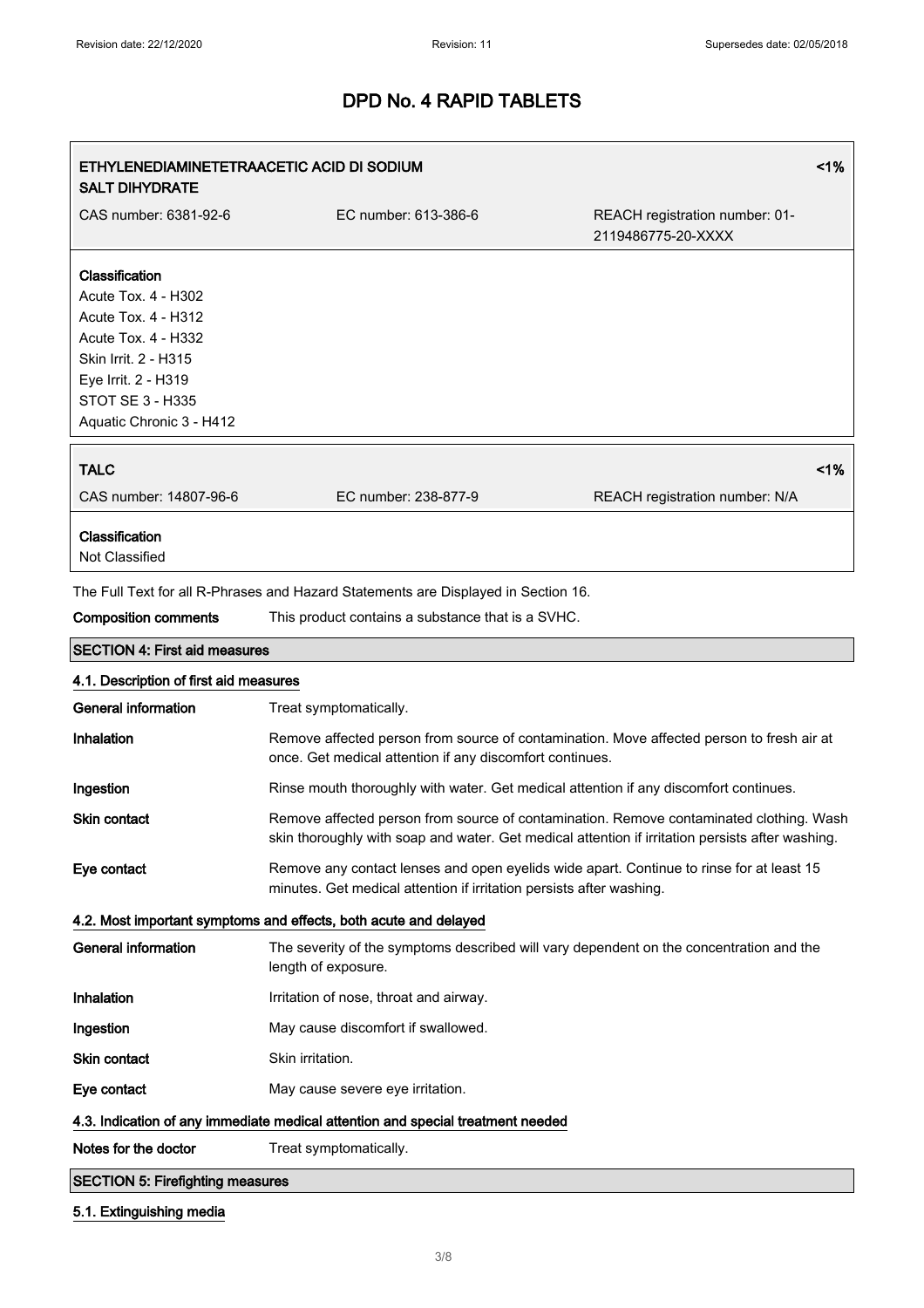| Suitable extinguishing media                               | Use fire-extinguishing media suitable for the surrounding fire.                                                                                                                                                                                                                                                                                                                                                              |
|------------------------------------------------------------|------------------------------------------------------------------------------------------------------------------------------------------------------------------------------------------------------------------------------------------------------------------------------------------------------------------------------------------------------------------------------------------------------------------------------|
| 5.2. Special hazards arising from the substance or mixture |                                                                                                                                                                                                                                                                                                                                                                                                                              |
| <b>Hazardous combustion</b><br>products                    | No known hazardous decomposition products.                                                                                                                                                                                                                                                                                                                                                                                   |
| 5.3. Advice for firefighters                               |                                                                                                                                                                                                                                                                                                                                                                                                                              |
| Protective actions during<br>firefighting                  | No specific firefighting precautions known.                                                                                                                                                                                                                                                                                                                                                                                  |
| <b>SECTION 6: Accidental release measures</b>              |                                                                                                                                                                                                                                                                                                                                                                                                                              |
|                                                            | 6.1. Personal precautions, protective equipment and emergency procedures                                                                                                                                                                                                                                                                                                                                                     |
| <b>Personal precautions</b>                                | Wear protective clothing as described in Section 8 of this safety data sheet.                                                                                                                                                                                                                                                                                                                                                |
| 6.2. Environmental precautions                             |                                                                                                                                                                                                                                                                                                                                                                                                                              |
| <b>Environmental precautions</b>                           | Not considered to be a significant hazard due to the small quantities used. However, large or<br>frequent spills may have hazardous effects on the environment.                                                                                                                                                                                                                                                              |
| 6.3. Methods and material for containment and cleaning up  |                                                                                                                                                                                                                                                                                                                                                                                                                              |
| Methods for cleaning up                                    | Avoid generation and spreading of dust. Collect and place in suitable waste disposal<br>containers and seal securely. Label the containers containing waste and contaminated<br>materials and remove from the area as soon as possible. Flush contaminated area with plenty<br>of water. Wear suitable protective equipment, including gloves, goggles/face shield, respirator,<br>boots, clothing or apron, as appropriate. |
| 6.4. Reference to other sections                           |                                                                                                                                                                                                                                                                                                                                                                                                                              |
| Reference to other sections                                | Wear protective clothing as described in Section 8 of this safety data sheet.                                                                                                                                                                                                                                                                                                                                                |
| <b>SECTION 7: Handling and storage</b>                     |                                                                                                                                                                                                                                                                                                                                                                                                                              |
| 7.1. Precautions for safe handling                         |                                                                                                                                                                                                                                                                                                                                                                                                                              |
| <b>Usage precautions</b>                                   | Good personal hygiene procedures should be implemented. Avoid inhalation of dust and<br>contact with skin and eyes.                                                                                                                                                                                                                                                                                                          |
|                                                            | 7.2. Conditions for safe storage, including any incompatibilities                                                                                                                                                                                                                                                                                                                                                            |
| <b>Storage precautions</b>                                 | Store in tightly-closed, original container in a dry, cool and well-ventilated place. Keep<br>separate from food, feedstuffs, fertilisers and other sensitive material.                                                                                                                                                                                                                                                      |
| 7.3. Specific end use(s)                                   |                                                                                                                                                                                                                                                                                                                                                                                                                              |
| Specific end use(s)                                        | The identified uses for this product are detailed in Section 1.2.                                                                                                                                                                                                                                                                                                                                                            |
| SECTION 8: Exposure controls/Personal protection           |                                                                                                                                                                                                                                                                                                                                                                                                                              |
| 8.1. Control parameters                                    |                                                                                                                                                                                                                                                                                                                                                                                                                              |
| Occupational exposure limits<br><b>TALC</b>                |                                                                                                                                                                                                                                                                                                                                                                                                                              |
| WEL = Workplace Exposure Limit.                            | Long-term exposure limit (8-hour TWA): WEL 1 mg/m <sup>3</sup> respirable dust                                                                                                                                                                                                                                                                                                                                               |
|                                                            |                                                                                                                                                                                                                                                                                                                                                                                                                              |

### 8.2. Exposure controls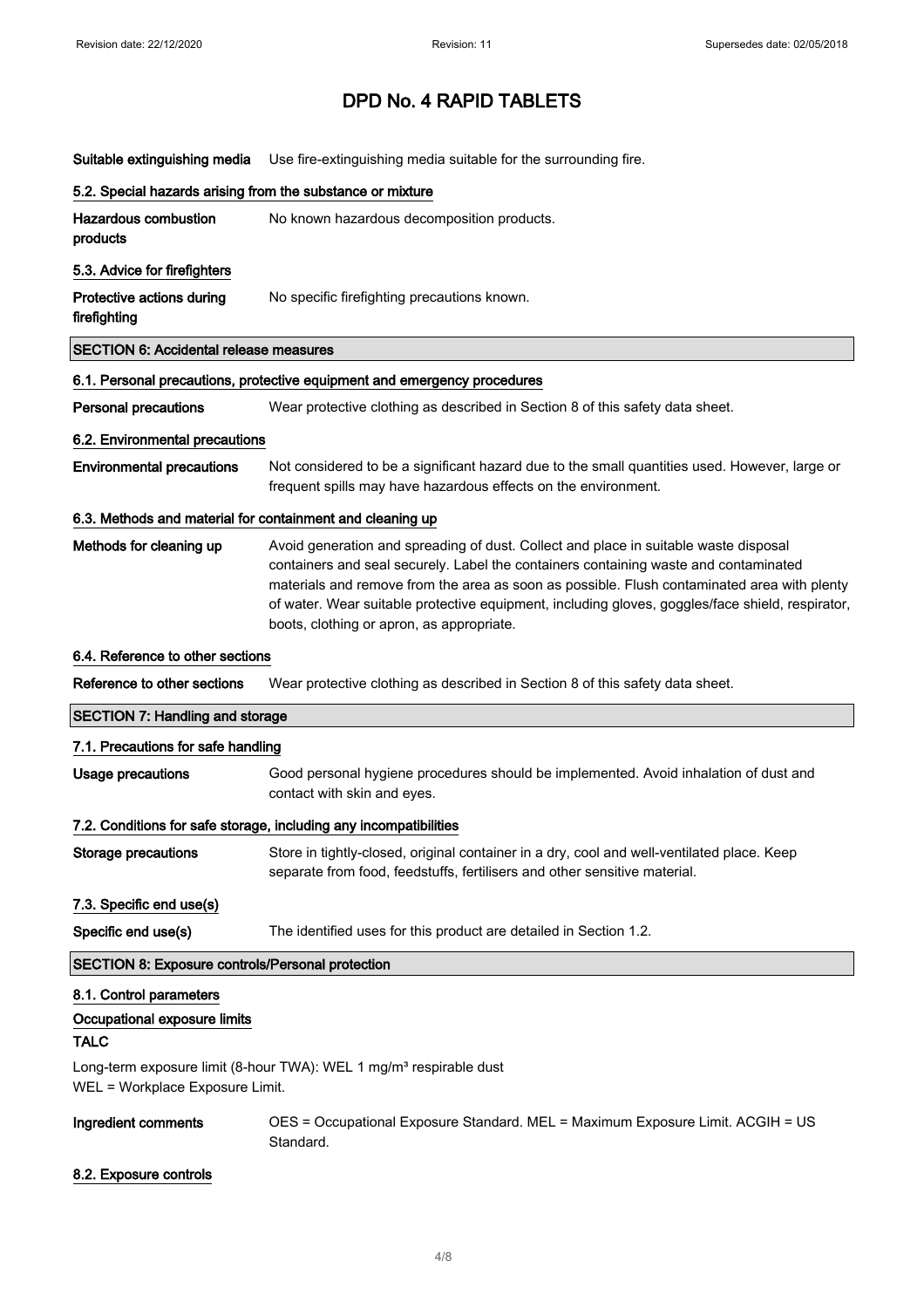#### Protective equipment

| Ųų |
|----|
|    |
|    |
|    |

products

| Appropriate engineering<br>controls                | Provide adequate ventilation. Avoid inhalation of dust. Observe any occupational exposure<br>limits for the product or ingredients.                                                                        |
|----------------------------------------------------|------------------------------------------------------------------------------------------------------------------------------------------------------------------------------------------------------------|
| Eye/face protection                                | Eyewear complying with an approved standard should be worn if a risk assessment indicates<br>eye contact is possible. The following protection should be worn: Dust-resistant, chemical<br>splash goggles. |
| Hand protection                                    | Wear protective gloves. It is recommended that gloves are made of the following material:<br>Nitrile rubber.                                                                                               |
| Other skin and body<br>protection                  | Wear appropriate clothing to prevent any possibility of skin contact.                                                                                                                                      |
| Hygiene measures                                   | No specific hygiene procedures recommended but good personal hygiene practices should<br>always be observed when working with chemical products.                                                           |
| <b>Respiratory protection</b>                      | If ventilation is inadequate, suitable respiratory protection must be worn.                                                                                                                                |
| <b>SECTION 9: Physical and chemical properties</b> |                                                                                                                                                                                                            |

# 9.1. Information on basic physical and chemical properties Appearance Solid Colour White. Odour No characteristic odour. Solubility(ies) Soluble in water. 9.2. Other information Other information No data available. SECTION 10: Stability and reactivity 10.1. Reactivity Reactivity **There are no known reactivity hazards associated with this product.** 10.2. Chemical stability Stability Stable under the prescribed storage conditions. 10.3. Possibility of hazardous reactions Possibility of hazardous reactions No data available. 10.4. Conditions to avoid Conditions to avoid There are no known conditions that are likely to result in a hazardous situation. 10.5. Incompatible materials Materials to avoid No specific material or group of materials is likely to react with the product to produce a hazardous situation. 10.6. Hazardous decomposition products Hazardous decomposition No known hazardous decomposition products.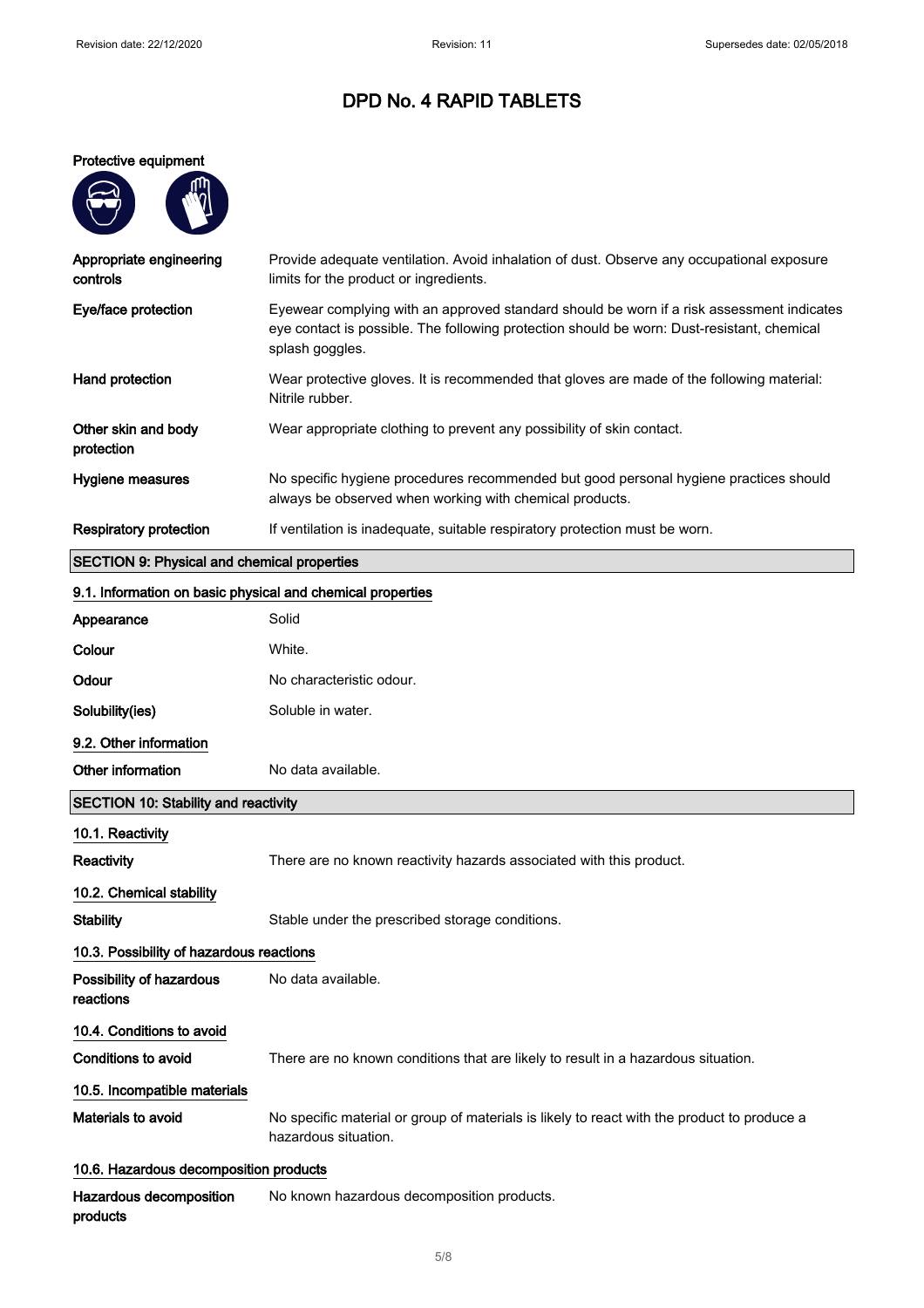| <b>SECTION 11: Toxicological information</b>     |                                                                                                                                           |
|--------------------------------------------------|-------------------------------------------------------------------------------------------------------------------------------------------|
| 11.1. Information on toxicological effects       |                                                                                                                                           |
| <b>Toxicological effects</b>                     | No data available.                                                                                                                        |
| Other health effects                             | Causes skin irritation Causes serious eye irritation.                                                                                     |
| Acute toxicity - oral                            |                                                                                                                                           |
| Summary                                          | May damage fertility if swallowed.                                                                                                        |
| ATE oral (mg/kg)                                 | 5,325.52                                                                                                                                  |
| Acute toxicity - dermal                          |                                                                                                                                           |
| Summary                                          | Harmful in contact with skin.                                                                                                             |
| ATE dermal (mg/kg)                               | 5,858.07                                                                                                                                  |
| Acute toxicity - inhalation                      |                                                                                                                                           |
| Summary                                          | Harmful if inhaled.                                                                                                                       |
| <b>SECTION 12: Ecological information</b>        |                                                                                                                                           |
| Ecotoxicity                                      | There are no data on the ecotoxicity of this product. However, large or frequent spills may<br>have hazardous effects on the environment. |
| 12.1. Toxicity                                   |                                                                                                                                           |
| <b>Toxicity</b>                                  | No data available.                                                                                                                        |
| 12.2. Persistence and degradability              |                                                                                                                                           |
| Persistence and degradability No data available. |                                                                                                                                           |
| 12.3. Bioaccumulative potential                  |                                                                                                                                           |
| <b>Bioaccumulative potential</b>                 | No data available on bioaccumulation.                                                                                                     |
| 12.4. Mobility in soil                           |                                                                                                                                           |
| <b>Mobility</b>                                  | The product is soluble in water.                                                                                                          |
| 12.5. Results of PBT and vPvB assessment         |                                                                                                                                           |
| Results of PBT and vPvB<br>assessment            | This substance is not classified as PBT or vPvB according to current EU criteria.                                                         |
| 12.6. Other adverse effects                      |                                                                                                                                           |
| Other adverse effects                            | None known.                                                                                                                               |
| <b>SECTION 13: Disposal considerations</b>       |                                                                                                                                           |
| 13.1. Waste treatment methods                    |                                                                                                                                           |
| <b>Disposal methods</b>                          | Dispose of waste to licensed waste disposal site in accordance with the requirements of the<br>local Waste Disposal Authority.            |
| <b>SECTION 14: Transport information</b>         |                                                                                                                                           |
| General                                          | The product is not covered by international regulations on the transport of dangerous goods<br>(IMDG, IATA, ADR/RID).                     |
| 14.1. UN number                                  |                                                                                                                                           |
| Not applicable.                                  |                                                                                                                                           |
| 14.2. UN proper shipping name                    |                                                                                                                                           |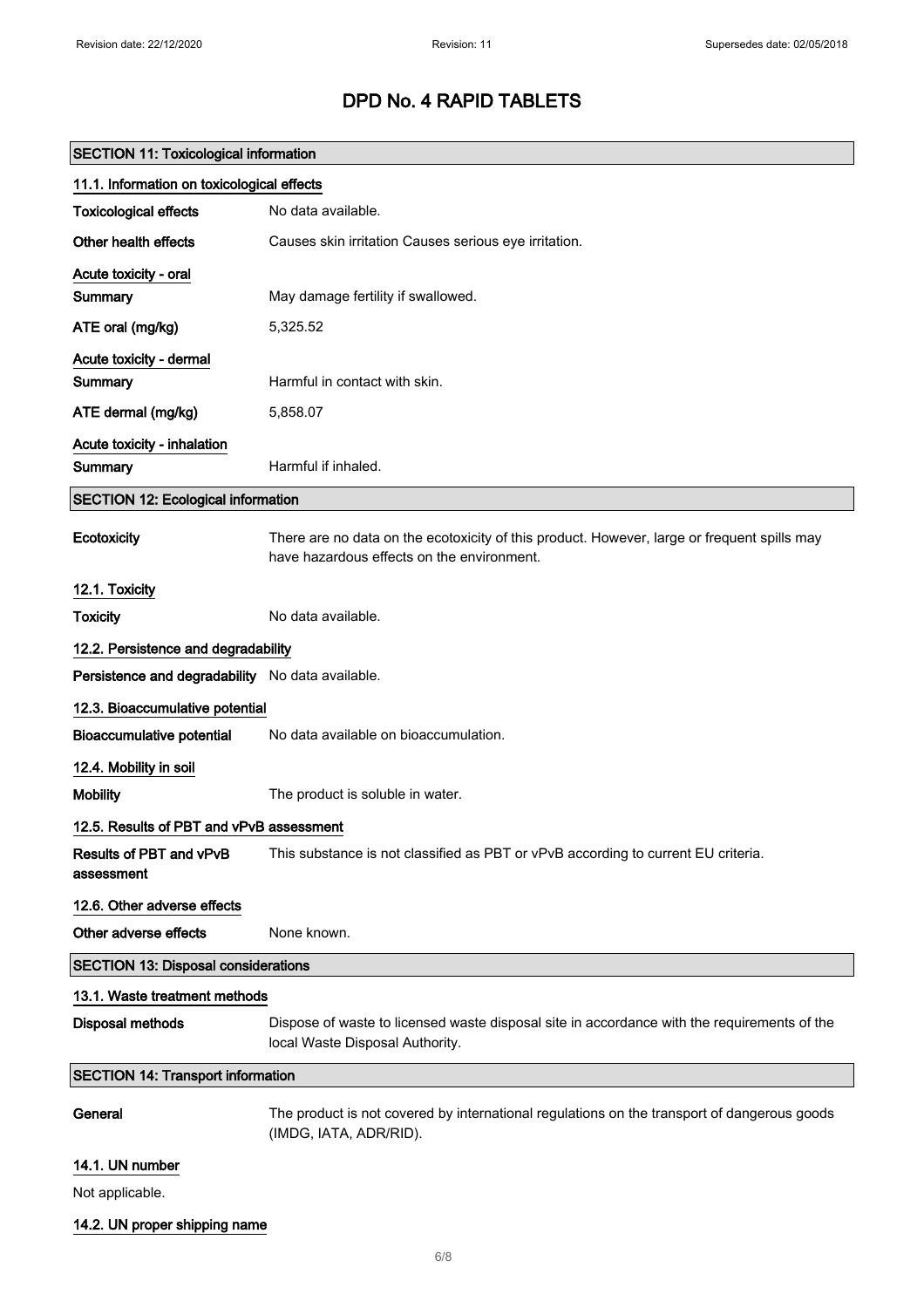Not applicable.

### 14.3. Transport hazard class(es)

No transport warning sign required.

### Transport labels

No transport warning sign required.

### 14.4. Packing group

Not applicable.

#### 14.5. Environmental hazards

Environmentally hazardous substance/marine pollutant No.

### 14.6. Special precautions for user

Not applicable.

### 14.7. Transport in bulk according to Annex II of MARPOL and the IBC Code

### Transport in bulk according to Not applicable. Annex II of MARPOL 73/78 and the IBC Code

#### SECTION 15: Regulatory information

#### 15.1. Safety, health and environmental regulations/legislation specific for the substance or mixture

EU legislation Regulation (EC) No 1272/2008 of the European Parliament and of the Council of 16 December 2008 on classification, labelling and packaging of substances and mixtures (as amended).

### 15.2. Chemical safety assessment

No data available.

### SECTION 16: Other information

| <b>Revision comments</b>  | NOTE: Lines within the margin indicate significant changes from the previous revision.                                                                                                                                                                                                                                                                          |
|---------------------------|-----------------------------------------------------------------------------------------------------------------------------------------------------------------------------------------------------------------------------------------------------------------------------------------------------------------------------------------------------------------|
| <b>Issued by</b>          | L. Morgan                                                                                                                                                                                                                                                                                                                                                       |
| <b>Revision date</b>      | 22/12/2020                                                                                                                                                                                                                                                                                                                                                      |
| <b>Revision</b>           | 11                                                                                                                                                                                                                                                                                                                                                              |
| Supersedes date           | 02/05/2018                                                                                                                                                                                                                                                                                                                                                      |
| <b>SDS</b> status         | Approved.                                                                                                                                                                                                                                                                                                                                                       |
| Hazard statements in full | H302 Harmful if swallowed.<br>H312 Harmful in contact with skin.<br>H315 Causes skin irritation.<br>H319 Causes serious eye irritation.<br>H332 Harmful if inhaled.<br>H335 May cause respiratory irritation.<br>H360FD May damage fertility if swallowed. May damage the unborn child if swallowed.<br>H412 Harmful to aquatic life with long lasting effects. |